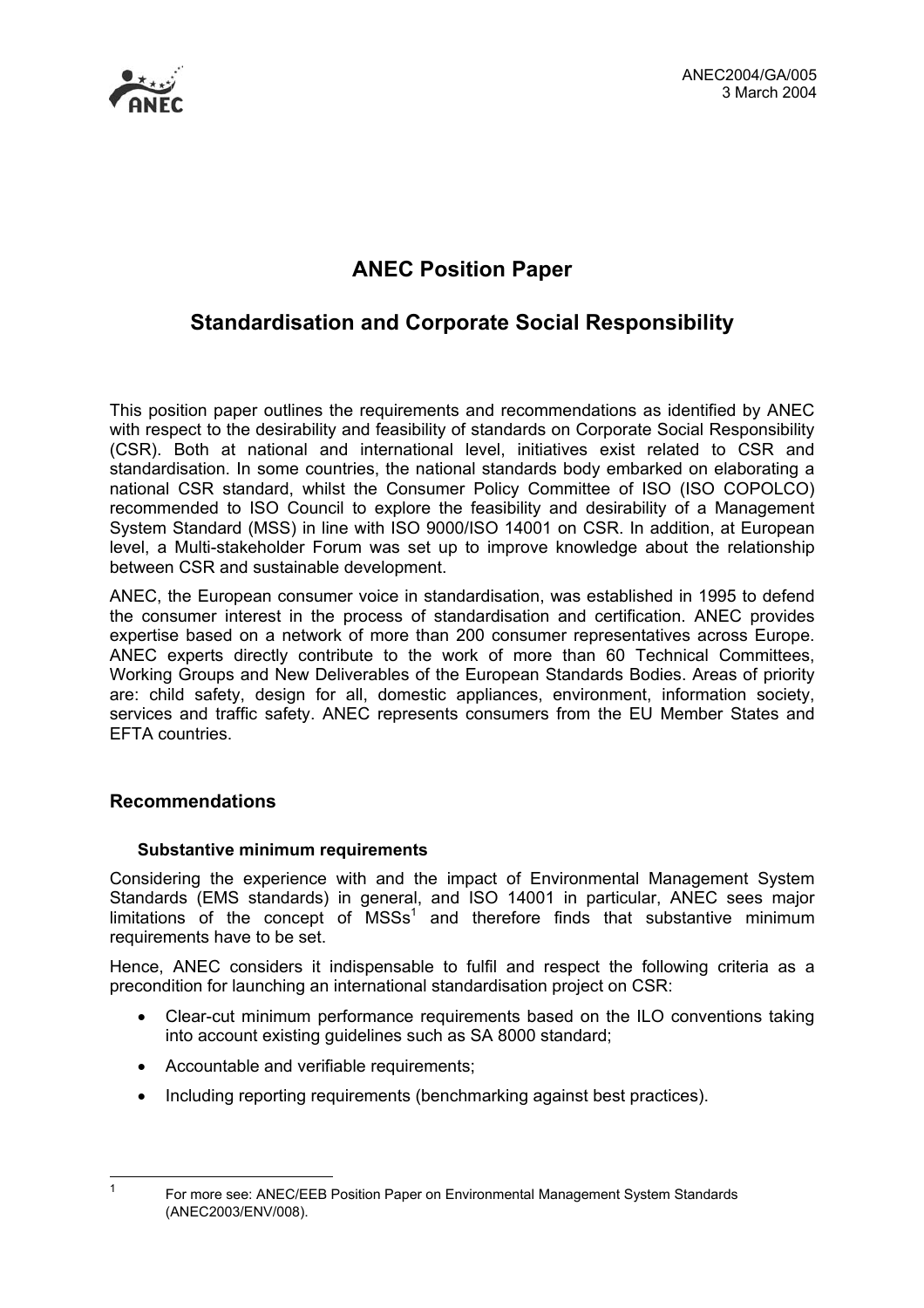#### **Verification and certification**

ANEC finds that verification and the involvement of concerned stakeholders in this are crucial factors for the credibility of any approach to CSR. ANEC does not consider traditional third party certification as appropriate to meet this end. Therefore, ANEC calls for a:

new method of independent third-party certification, involving concerned stakeholders (in particular employees and local initiatives concerned with social and/or environmental issues) that can ensure the validity of company claims.

#### **Scope**

Responsible corporate behaviour covers a broad range of issues including economic, occupational health, environmental and social aspects. Whilst it is, of course, desirable to have a set of rules covering all dimensions of corporate activities it may be difficult to establish such rules in practice. Hence, it may be preferable to set standards/regulations for the various subject areas separately and combine them at a later stage.

#### **Reform of the international standardisation system**

Certainly, standards related to CSR have a global dimension. In general, ANEC is convinced that International Standards Bodies have to comply with the principles of openness, transparency, balanced representation and full stakeholder participation. However, representation of consumers and other public interest advocates is marginal within the standardisation bodies. Business interests dominate ISO committees, even more than in Europe. Therefore ANEC calls for a reform of the international standardisation system based on the following criteria:

- Measures seeking to establish a balance of social interests;
- Complementing national representation of consumer interests and other NGO interests by regional and international organisations and establishing a status equivalent to the one of Associate Members in CEN, ensure that the positions of these organisations are taken into account;
- Establishment of a funding mechanism for consumer participation;
- Establishment of a conflict resolution mechanism open to stakeholder organisations;
- Identifying stakeholder interests in addition to the national positions;
- Identifying TC members/participants according to interest groups;
- Public access to draft standards in order to ensure input from all stakeholders, in other terms commitment to consult stakeholders who have not been represented in the TC itself, for instance in writing;
- Establishment of an internal mechanism to monitor the implementation of the above mentioned measures.

#### **Legal Measures**

CSR is an important issue that covers all industry sectors in every country: However, CSR cannot be left to industry self-regulation and cannot rely on voluntary standards only. Progress in this field is unlikely without clear-cut binding legal obligations. Hence, ANEC calls for the implementation of European regulation on CSR including minimum performance and